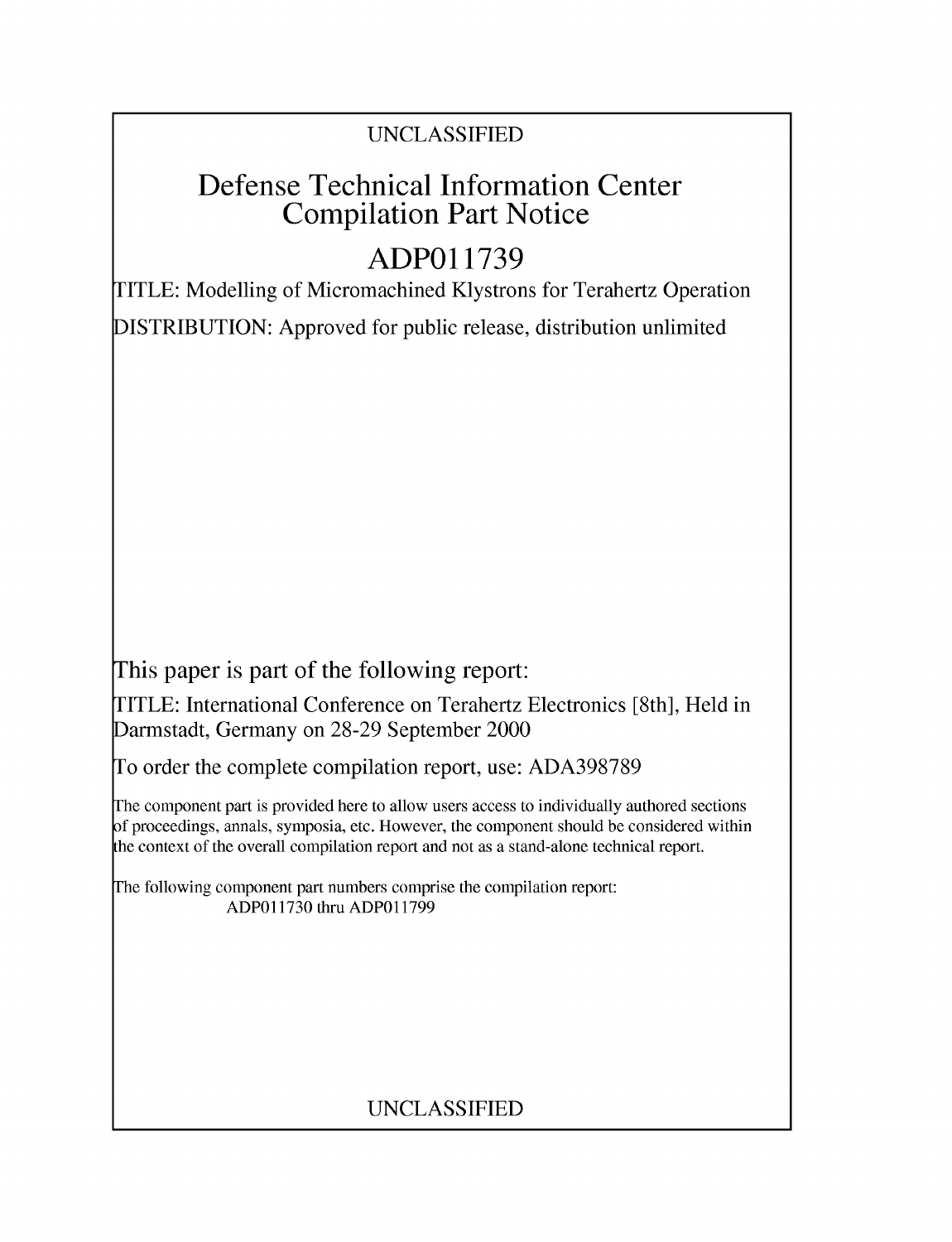# Modelling of Micromachined Klystrons for Terahertz Operation

Robert E Miles. Joan Garcia, John R Fletcher, D Paul Steenson, J Martyn Chamberlain, Christopher M Mann, Ejaz J Huq

*Abstract--* The use of silicon and ultra-thick photoresist II. PRINCIPLE OF KLYSTRON OPERATION micromachining for the fabrication of terahertz frequency klystrons is discussed and a Monte Carlo With such a long history, the klystron is a well understood based model of the device physics is presented. The device with its own extensive literature (see for example model is shown to be an accurate representation of the [2,3] and more recently [4]). However, for convenience, t model is shown to be an accurate representation of the  $[2,3]$  and more recently [4]). However, for convenience, the electron flow in the device and it is demonstrated how it principle of operation of the reflex klystron electron flow in the device and it is demonstrated how it principle of operation of the reflex klystron (i.e. the form of can be used as a design tool to optimise the geometry the device considered in this paper) will be s can be used as a design tool to optimise the geometry and operating conditions. An estimate of the power here. A stream of electrons (conventionally produced by a<br>levels to be expected by the proposed devices is given. heated cathode electron gun) passes through a pair of met levels to be expected by the proposed devices is given.

The klystron is a high frequency vacuum tube device, originally developed in 1939 **[1]** by the Varian brothers and derived from the Heil Tube of 1935. Sixty years on klystrons are still in production for uses such as radar **A** Output power where high power (kW) microwave radiation is required and as millimetre wave oscillators. However, as the frequency of operation increases, the device dimensions Electron Gun progressively decrease and their manufacture by conventional machining becomes ever more difficult. The advent of micromachining techniques in both silicon and ultra-thick photoresists now puts us in command of a precision technology which we are using to scale down the dimensions of the klystron for operation at terahertz frequencies. The klystron is nevertheless a "transit time" device (see below) and in common with other such devices (e.g. field effect transistors, FETs) the power is expected to fall off with increasing frequency. However, the klystron Fig.1. Schematic diagram of a reflex klystron (B is the electron has a larger conducting cross section than the FET giving accelerating anode, C the grids, R the resonant cavity and D the higher current levels and consequently more power than the repeller electrode). solid state device and therefore a useful power level in the region of 1 mW at THz frequencies is expected. electromagnetic field in the cavity which results in a

involving both the dimensions and operating voltages and grids. This potential variation has two effects. The first is to therefore an accurate simulation is required to aid in the modulate the velocities of the electrons in the beam causing

Steenson and J Martyn Chamberlain are with The School of the right hand grid is positive, power is transferred to the Electronic and Electrical Engineering, The University of Leeds, cavity. The electrons therefore constitute a feedback Leeds LS2 9JT, UK.

Appleton Laboratory, Chilton, Didcot, Oxfordshire OX11 0QX, UK the beam to the cavity to be at least equal to the

grids which form part of a tuned cavity as shown in Fig. 1. Index Terms-- Klystron, terahertz, micromachining The stream is subsequently reflected back along its original path by a negatively charged electrode. Random I. INTRODUCTION fluctuations in the beam current give rise to an oscillating



There are a number of trade-offs in klystron operation corresponding periodic potential difference between the design of an optimised device. them to form up into bunches in the drift region and secondly if, after reflection by the retarding potential, the Robert E Miles, Joan Garcia, John R Fletcher, David Paul bunches return to the grids at the point in the cycle when Leeds LS2 911, UK.<br>Christopher M Mann and Ejaz Huq are with the Rutherford mechanism to the cavity and the conditions for oscillation<br>Christopher M Mann and Ejaz Huq are with the Rutherford to start spontaneously require t combination of the losses that occur in the cavity and the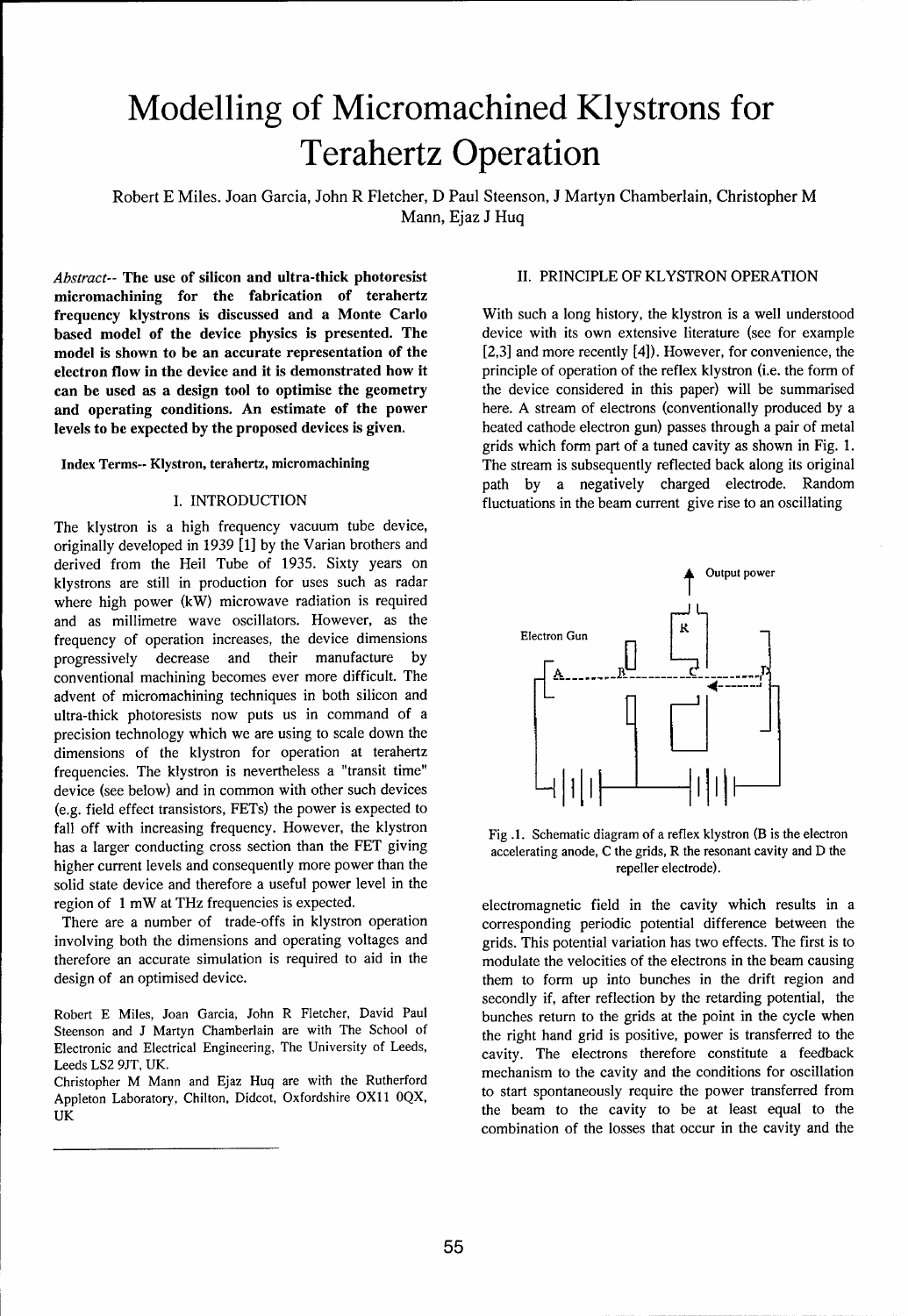useful power delivered to an outside load (expressed in vacuum requirements. Field emitter arrays developed for

At terahertz frequencies the typical cavity dimensions in a reflex klystron are determined by the wavelength  $\lambda$  of the radiation i.e. around  $300 \mu m$ . A further critical dimension is the distance between the grids which must be < X/10 to **G** ensure that there is a very small voltage phase change as an electron bunch passes through i.e. the "transit time limit. It is these small feature sizes that make the manufacture of THz klystrons by conventional machining very difficult,  $\left\| \right\|$  Resonant especially as the metal surfaces require a high quality **SM CALL CAVITS** surface finish in order to reduce electrical losses to a minimum. On the other hand, the required dimensions are  $\overline{\qquad \qquad \qquad }$ <sup>9</sup> well within those obtainable by micromachining which also  $\frac{1}{2}$   $\frac{1}{2}$  Electron Gun results in a high quality surface finish. This implementation of the klystron also takes advantage of another Fig. 4. Proposed construction of a micromachined klystron development of micromachining, the silicon cold cathode field emission tip. (Fig 2) [5,6,7]



Fig. 2. A micromachined silicon field emission tip.



temperature operation is essential if ultra-thick photoresists electromagnetic field modelling and allows us to use a 1-D

terms of the loaded Q or "quality factor of the system). plasma display purposes have been shown to have an operating lifetime of up to 1000 hours. The construction of III. MICROMACHINED IMPLEMENTATION a micromachined device is shown in Figure 4.



### IV. MODELLING



Fig. 5. Diagram of the 1-D geometry used for the physical simulation.

Figure 5 shows the structure that has been used for the **V.** modelling in this work. The electron beam is emitted from the cold cathode structure on the left and is assumed to have a Gausian distribution of velocities. The voltage V<sub>0</sub> applied to the field emission tips is taken to be 80V. The periodic potential difference generated between the grids by the electromagnetic field in the cavity is simulated by applying a periodic potential difference  $(V_1\sin(\omega t))$ between them This is in fact a very good approximation Fig. 3. An array of Si field emitter tips because for the high Q cavities, which are necessary for the operation of these devices, any harmonics of the Arrays of these electron emitting tips (Fig. 3.) are capable fundamental frequency are at a very low level. The of producing higher beam current densities than heated resultant effect therefore is essentially a simple sinusoid. filaments and at significantly lower temperatures. This low This implementation also avoids the necessity of are used to form the resonant cavities and it also relaxes the model. Some typical dimensions are shown in the figure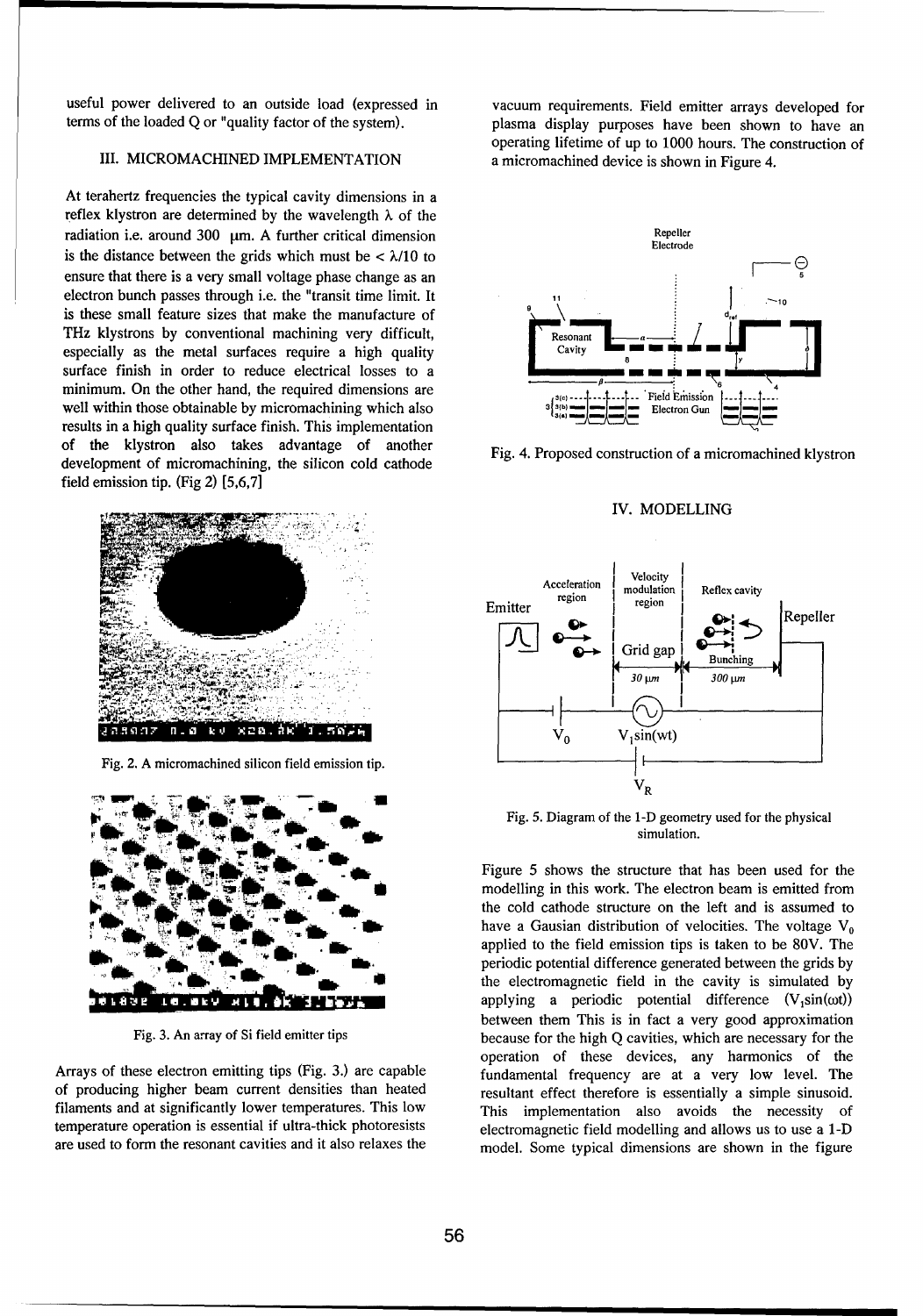but it is a simple matter to vary the grid spacing, repeller region of 1 mW (albeit for a frequency of only about 0.02<br>electrode position and the magnitudes of the applied THz in this simulation). The figure does however s electrode position and the magnitudes of the applied THz in this simulation). The figure does however serve to voltages in order to study their effect on the device illustrate the behaviour of the device. A preliminary stu operation. The left hand grid in the figure is electrically has also been carried out on the best value to chose for the earthed which, as far as the model is concerned, means that magnitude of  $V_0$  and it would appear that the electron any electrons arriving from the direction of the repeller bunching is a maximum at around **15V** which is the value disappear from the particle list in the plane of this grid. used in the simulations shown here. The "wires" in the grids are accounted for by assuming that a certain fraction of the electrons (anything between 50% **locuments** 100 and 20%) are lost as they transit each grid. Carefully **50** aligned grids will of course reduce the losses as electrons **0** will only be lost as they pass through the first grid on which they are incident.<br>At the time of writing it is assumed that the electrons are<br>in sufficiently low densities such that they have (i) a<br> $\frac{1}{5}$  -150 which they are incident.

At the time of writing it is assumed that the electrons are in sufficiently low densities such that they have (i) a  $\bar{5}$ <sup>-150</sup> negligible effect on the potential distribution in the device -200 and (ii) do not collide with each other. The main particle  $\frac{1}{250}$ interactions in the Monte Carlo model are therefore those  $\frac{1}{\sqrt{20}} \times \frac{1}{40} \times \frac{1}{60} \times \frac{1}{60} \times \frac{1}{100} \times \frac{1}{120} \times \frac{1}{140}$ with the time varying fields and the physical structure.  $\blacksquare$  Position ( $\mu$ m)

On starting, the program assumes that the device is empty of electrons and that they are then supplied from the field Fig.7. Particle current against position corresponding to Fig. 6. emitter gun. The simulation must therefore be run for 2 or (Note; a negative current represents electrons travelling from 3 cycles before a steady state is reached. The right to left). The right to left).

### V. RESULTS

through the grids having been reflected by the repeller electrode Figure 6 is a plot of charge density and Figure 7  $\sim 0.6$ electrode. Figure 6 is a plot of charge density and Figure 7<br>of current, both as a function of position in the device. The<br>double peak is a well known feature of the bunching<br>process. electrode. Figure 6 is a plot of charge density and Figure 7<br>of current, both as a function of position in the device. The<br>double peak is a well known feature of the bunching<br> $\sum_{k=0}^{10}$ double peak is a well known feature of the bunching process.  $\frac{1}{2}$  -0.6  $\frac{1}{2}$  -0.6  $\frac{1}{2}$   $\frac{1}{2}$   $\frac{1}{2}$   $\frac{1}{2}$   $\frac{1}{2}$ 



the point where a charge bunch is just beginning to feed and operating conditions that can be varied but there is a power into the cavity. Figure 8 shows the relationship strong interaction between them. An accurate physical between the current flowing through the device and the model such as the one being developed here is therefore an potential difference across it. It can be seen that the essential design aid. This is particularly the case for these uptimum phase relationship between current and voltage is new devices where the fabrication technology is still under not achieved under the conditions applied in this case but development. nevertheless the power transferred is estimated to be in the

illustrate the behaviour of the device. A preliminary study





Fig. 8. Current and voltage for the simulated device.

## VI. CONCLUSION

 $\overline{0}$  **20** 40 **60 80 100 120 140**<br>Position (microns) **Recent developments in micromachining, particularly in** cold cathode field emission arrays and ultra-thick Fig. 6. Charge density as a function of position showing an photoresists have brought the klystron oscillator, operating electron bunch moving into the space between the grids after at terahertz frequencies, a step closer to being realised. reflection at the repeller electrode. However there are still some formidable hurdles to overcome in arriving at an optimised device. There are a The snapshot in time depicted in Figs. 6 and 7 represents number of design parameters involving device geometries